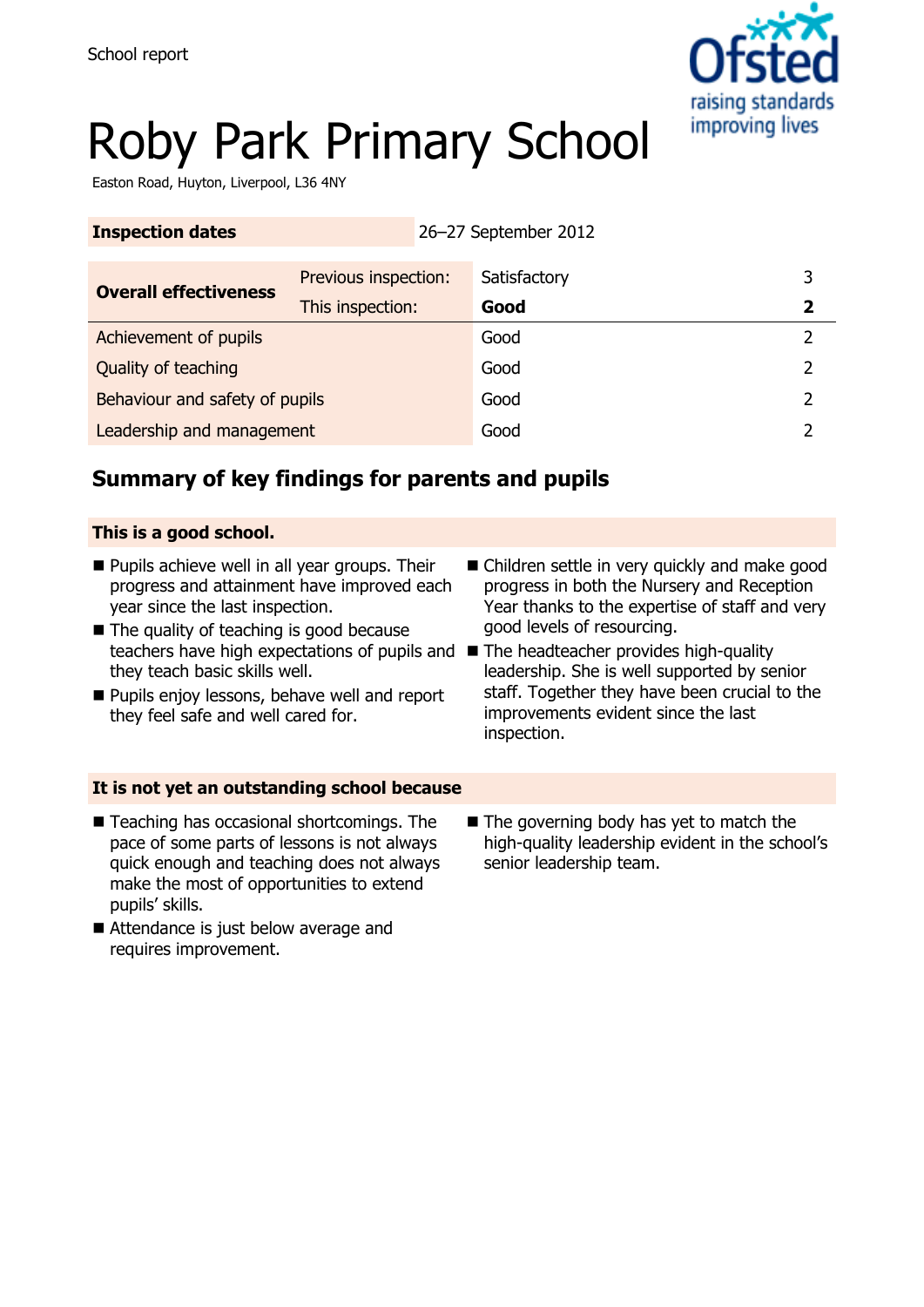## **Information about this inspection**

- The inspectors observed 14 lessons, two of which were joint observations with the headteacher, looked at pupils' workbooks during lessons and listened to individual pupils reading in Years 2 and 6.
- They held meetings with pupils, staff, the Chair of the Governing Body and a representative of the local authority.
- They observed the school's work and looked at documents relating to safeguarding, pupils' progress and attainment, and the way in which the school evaluates its own performance.
- The inspectors took account of the three responses to the on-line questionnaire, (Parent View) and the school's two parental surveys which were completed during the previous school year.

## **Inspection team**

| Frank Carruthers, Lead inspector | <b>Additional Inspector</b> |
|----------------------------------|-----------------------------|
| Kathleen Harris                  | <b>Additional Inspector</b> |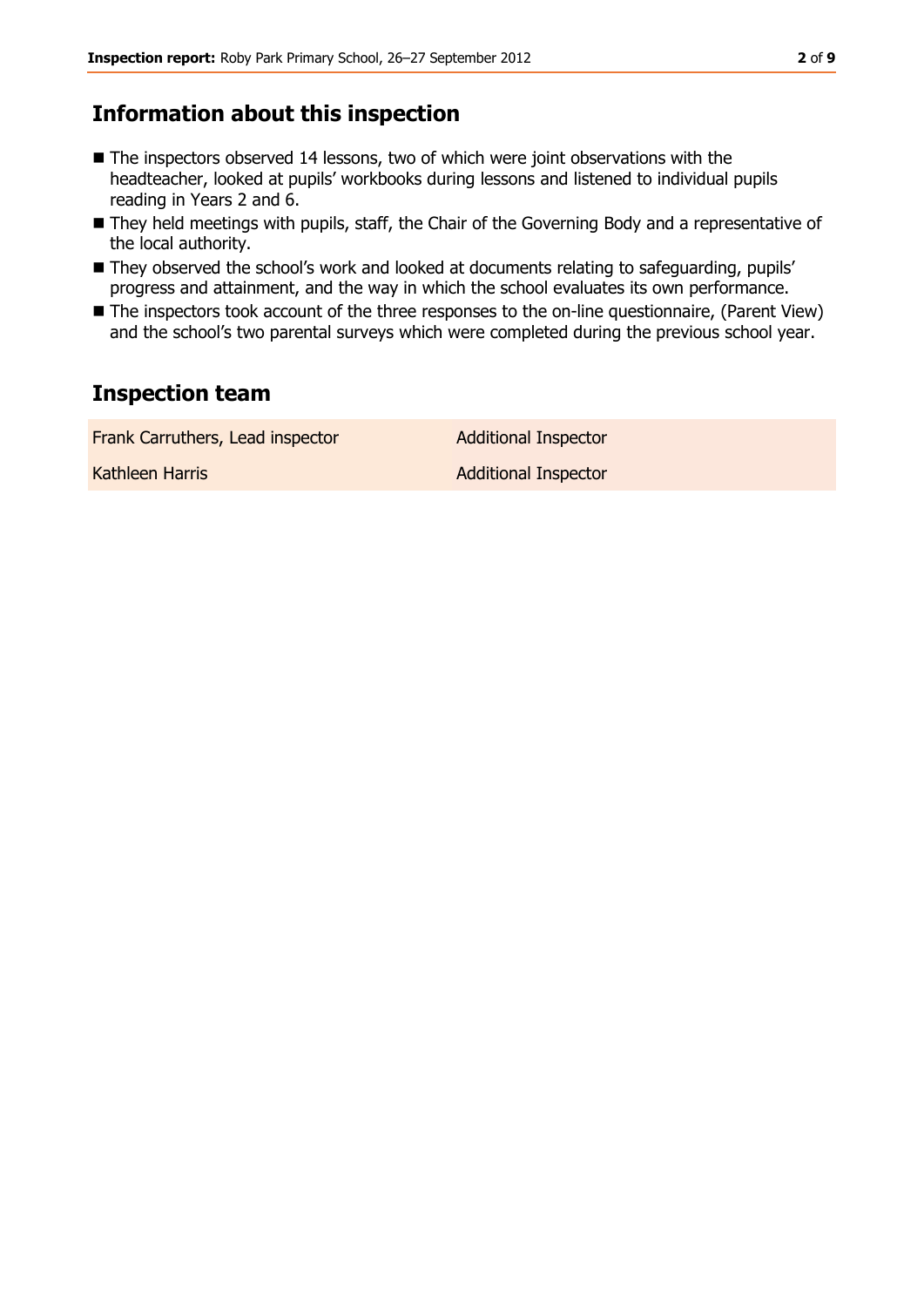# **Full report**

## **Information about this school**

- This is smaller than the average-sized primary school.
- $\blacksquare$  The proportion of pupils known to be eligible for the pupil premium is above average.
- The proportion of pupils supported through school action is above average.
- $\blacksquare$  The proportion of pupils supported by school action plus or with a statement of special educational needs is above average.
- The headteacher is the executive headteacher of this school and of another local primary school.
- The governing body manages a breakfast club and the school hosts a privately run pre-school group which is subject to a separate inspection. Its most recent report is available on the Ofsted website.
- The school meets the government's current floor standards, which set the minimum expectations for pupils' attainment and progress.

## **What does the school need to do to improve further?**

- Raise achievement further through improving the quality of teaching so that it is consistently good or outstanding by:
	- maintaining a brisk pace to learning in all parts of lessons
	- making the most of all opportunities to teach skills and extend learning.
- **Pursue the drive to improve levels of attendance by:** 
	- reducing the number of casual absences
	- promoting the importance of good attendance among pupils and parents.
- $\blacksquare$  Improve the effectiveness of the governing body by:
	- developing better links with pupils and parents
	- evaluating their own role and acting on findings.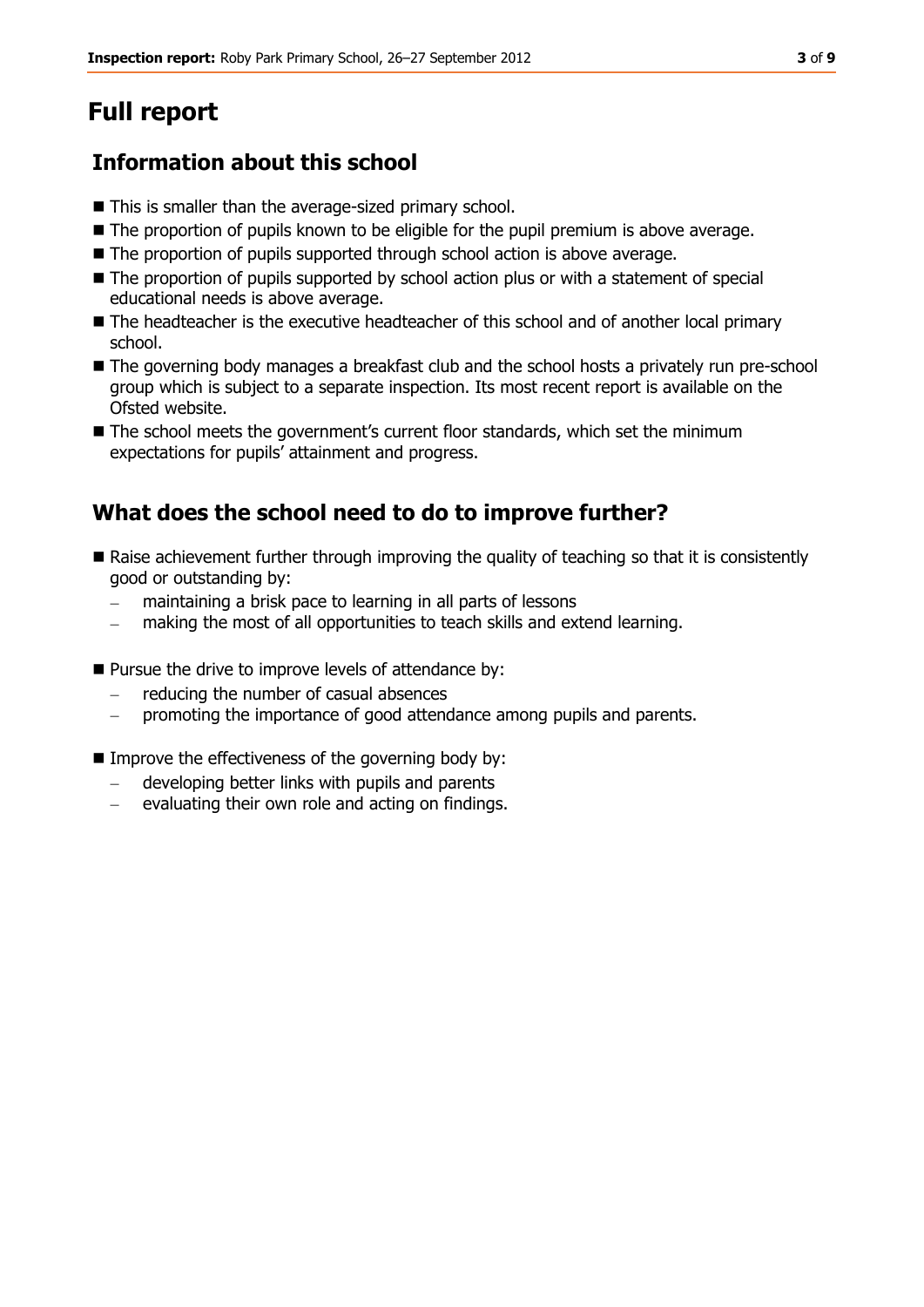## **Inspection judgements**

#### **The achievement of pupils is good**

- The skills of most children when they start school are low, especially in speaking and listening, and in their personal and social skills. The children benefit from mixing with older Receptionaged children in the spacious and well-resourced Early Years Foundation Stage unit. They make rapid progress. All staff are attentive to their needs and closely follow their progress.
- At this time, early in the new school year, the children were observed enjoying the wide range of resources to play with and learn from, both indoors and outside. They took full advantage of the wet weather and dressed appropriately. They had great fun with beakers, jugs, bowls, pipes and tubes outside. As a result of the great range of things to do, all children make good progress towards the early learning goals. By the time they enter Year 1 most are at levels of attainment appropriate for their age, though a significant minority are still working towards the learning goals.
- **Pupils in Year 1 benefit from activities that closely match what they have been doing in the** Reception Year, so their progress is continuous. By the end of Year 2, their attainment is in line with the national average in reading, writing and mathematics. There has been a steady improvement in attainment in reading and writing and a significant improvement in mathematics thanks to a concerted focus on the subject by staff. Reading is helped by regular reading sessions and daily lessons about letters and sounds.
- **Progress in Key Stage 2 classes at the time of the previous inspection was only satisfactory but** it has improved significantly since then. Better tracking information and targets for groups of pupils have helped raise the proportion of pupils achieving or exceeding the progress expected of them. Achievement is not outstanding because, although it has improved, it has not yet been sustained over a period of time.
- Improvement in English has been steady, and in mathematics it has been significant. Making up for lost ground, pupils are reaching average standards in English and mathematics in Year 6 and this is significantly better than at the time of the previous inspection.
- **Pupils eligible for the pupil premium, disabled pupils and those with special educational needs** achieve well. Gaps between the performance of various groups of pupils are narrowing and staff are acting on findings rigorously.
- Pupils cooperate well in lessons and learn well in small groups. For example, pupils in Year 5 shared their ideas very effectively when they were planning strategies for solving mathematical problems. Pupils knew their targets and what was expected of them. This led to the successful completion of challenging work.

#### **The quality of teaching is good**

- The good achievement evident in all classes is the result of good, and at times outstanding, teaching.
- Several strengths in teaching can be seen across all age groups. Because senior staff have raised the awareness of all class teachers to what can be expected of pupils' achievement, teachers have high expectations and plan challenging work for the different levels of attainment pupils are working at.
- Teachers manage and engage pupils very well. Relationships between all adults and pupils are good. This is very evident when pupils, for example those with special educational needs, work with teaching assistants. Pupils want to do well and please the adults they are working with and this contributes much to the good quality of their learning.
- A further prominent feature of teaching is the good use made of classroom interactive whiteboards for demonstrations, as well as laptop computers and devices such as data loggers in science to promote good learning.
- Outstanding elements of teaching were observed in a number of lessons but teaching is not yet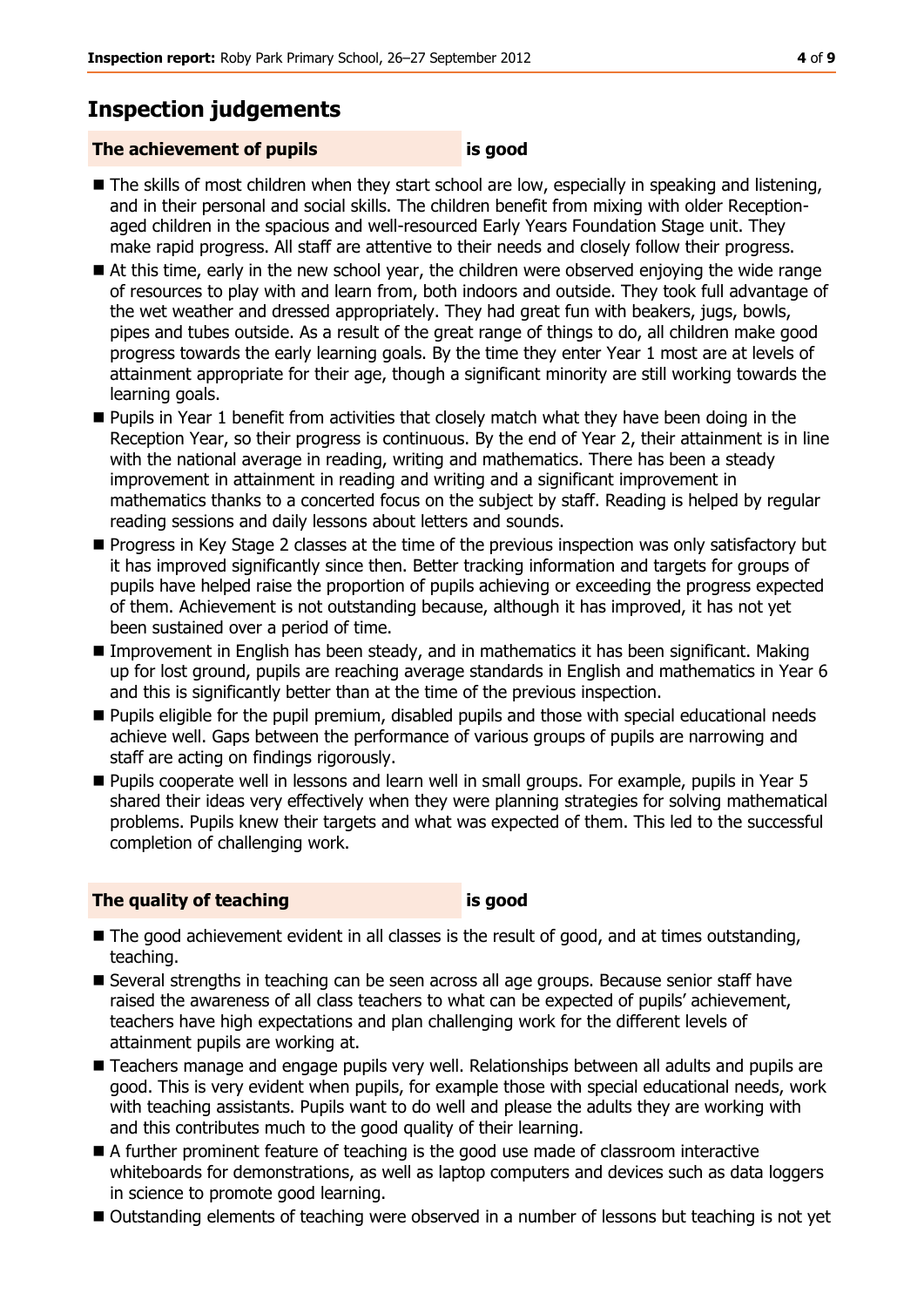outstanding overall because of two shortcomings evident in a few lessons.

**First, although much of the teaching has a brisk pace to it, there are times in lessons when the** pace dips. For example, in a Year 1 lesson, too much time was given to pupils to talk in pairs about questions the teacher had given them. In addition, there are missed opportunities to capitalise on learning. For example, in a Year 4 lesson, pupils did not have the chance to practise spelling different words because they did not have individual whiteboards to hand.

#### **The behaviour and safety of pupils are good**

- **Pupils enjoy school.** This is evident in their attitudes in lessons and their involvement in the breakfast club and many after-school activities.
- A key feature of the pupils' good attitudes is their growing maturity so that by the time they move on to secondary school they have a good awareness of how well they are doing, what is expected of them and of their responsibility to others. The good range of activities that the school provides to promote pupils' spiritual, moral, social and cultural development has a very positive impact on their attitudes and behaviour.
- **There are clear expectations for behaviour and the consistent use of sanctions and rewards** means pupils know and follow the school rules.
- Consequently, pupils behave well and take on responsibility for those younger than themselves through various roles they have in school, for example as buddies. They are polite and courteous. Behaviour in lessons is only rarely less than good, for example when the pace of learning dips. There is minimal disruption to routines and this was evident from lesson observations and school records.
- **Pupils are confident they feel safe in school and this view is endorsed by parents who** responded to the school's questionnaire last year. They have a good awareness of what constitutes bullying: verbal abuse, name calling, racist abuse, cyber-bullying. They report that it does not happen often and, if it does, then staff deal with it effectively. Exclusions are rare.
- The work of the learning mentor and teaching assistants supports the role of the special educational needs coordinator very effectively. They make sure all pupils, including those whose circumstances may make them more likely to be vulnerable, are included in all that the school does.
- In the Early Years Foundation Stage, care and welfare are a high priority and the children benefit greatly from the warm, supportive atmosphere.
- Pupils' behaviour and safety are not outstanding because attendance is below average and there has been no consistent upward trend since the previous inspection. The school has taken effective steps, however, to eliminate persistent absenteeism. It has highlighted the need to improve attendance in the current school improvement plan and there are signs of improvement in the current school year. Nevertheless, there are too many occasional absences which are not for medical or other legitimate reasons.

#### **The leadership and management are good**

- The positive leadership displayed by the headteacher at the previous inspection has continued to have a very significant impact on pupils' achievement. With a strong leadership team, she has driven school improvement forward so that, from being satisfactory, the school is now good. Senior leaders identify clear priorities and actions in the school's annual improvement plan and are effective in meeting the challenging targets they set for the school.
- This is true also of how senior leaders manage the performance of teachers and teaching assistants by setting challenging targets for them to achieve. Each class teacher has specific targets for pupils in relation to expected progress. As a result, all staff are now accountable for raising standards and achievement.
- A colour-coded system identifies clearly how different groups of pupils are doing, including disabled pupils and those with special educational needs and those eligible for the pupil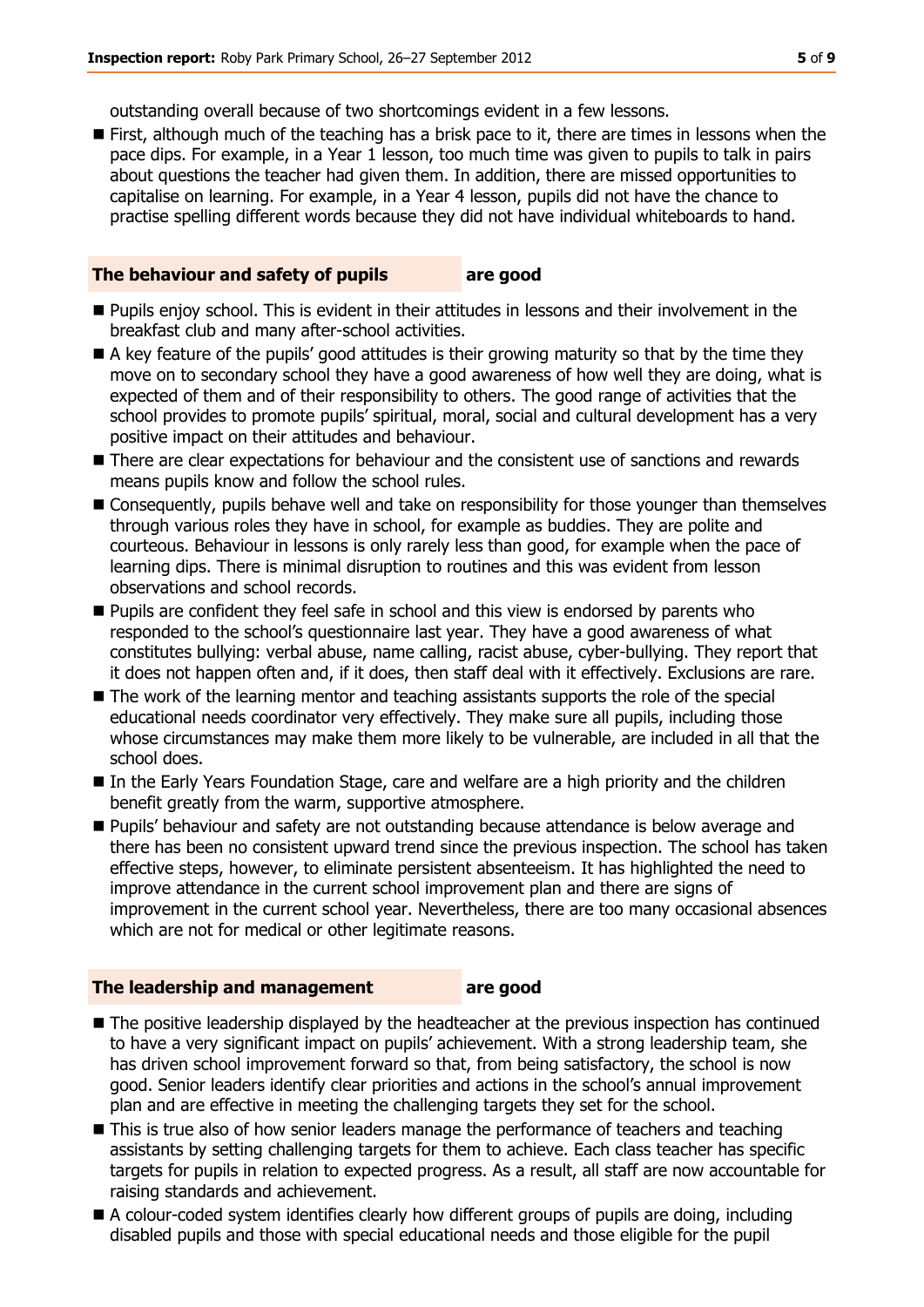premium. Targets are monitored regularly and assessed at the end of the performance cycle with new targets set. This system is having a very positive impact on pupils' progress.

- Staff are almost unanimous in reporting that they have good opportunities to develop their teaching and managerial skills. Teachers new to the profession comment that they feel well supported by senior colleagues. The pupil premium is used effectively to provide additional classroom support and to offer these pupils wider life experiences.
- The leadership and management of the curriculum are good. Since the previous inspection, an effective emphasis has been given to linking subjects and providing opportunities for the basic skills of literacy and numeracy to be taught in a range of subjects. Both reading and writing standards have been improved as a result.
- The curriculum promotes pupils' spiritual, moral, social and cultural development well. All pupils take a full part in the curriculum and extra-curricular activities, demonstrating the school's commitment to equal opportunity for all.
- All elements of safeguarding pupils' welfare and the safe recruitment of staff are in place.
- The local authority provides light-touch support for this good school. It has provided good support since the previous inspection to raise the expectations of staff for what the school can achieve. It has also taken a high profile last year in helping to reduce persistent absenteeism and advise the school on sanctions and rewards.
- **E** Leadership and management are not outstanding because there is more to be done to improve attendance and raise the quality of teaching to outstanding.

#### ■ The governance of the school:

- The governing body is well informed about the school as a result of the thorough reports provided by senior leaders. Financial management by its resources committee is rigorous and expenditure is monitored regularly. Resources are efficiently and effectively used.
- Members have a good understanding of pupil progress data through regular reports and they monitor the school improvement plan and school self-evaluation well.
- However, links with pupils and with the views of parents are underdeveloped.
- The governing body has yet to evaluate its own effectiveness, strengths and areas to improve in any detail, to help it to match the quality of the leadership displayed by the school's senior leaders.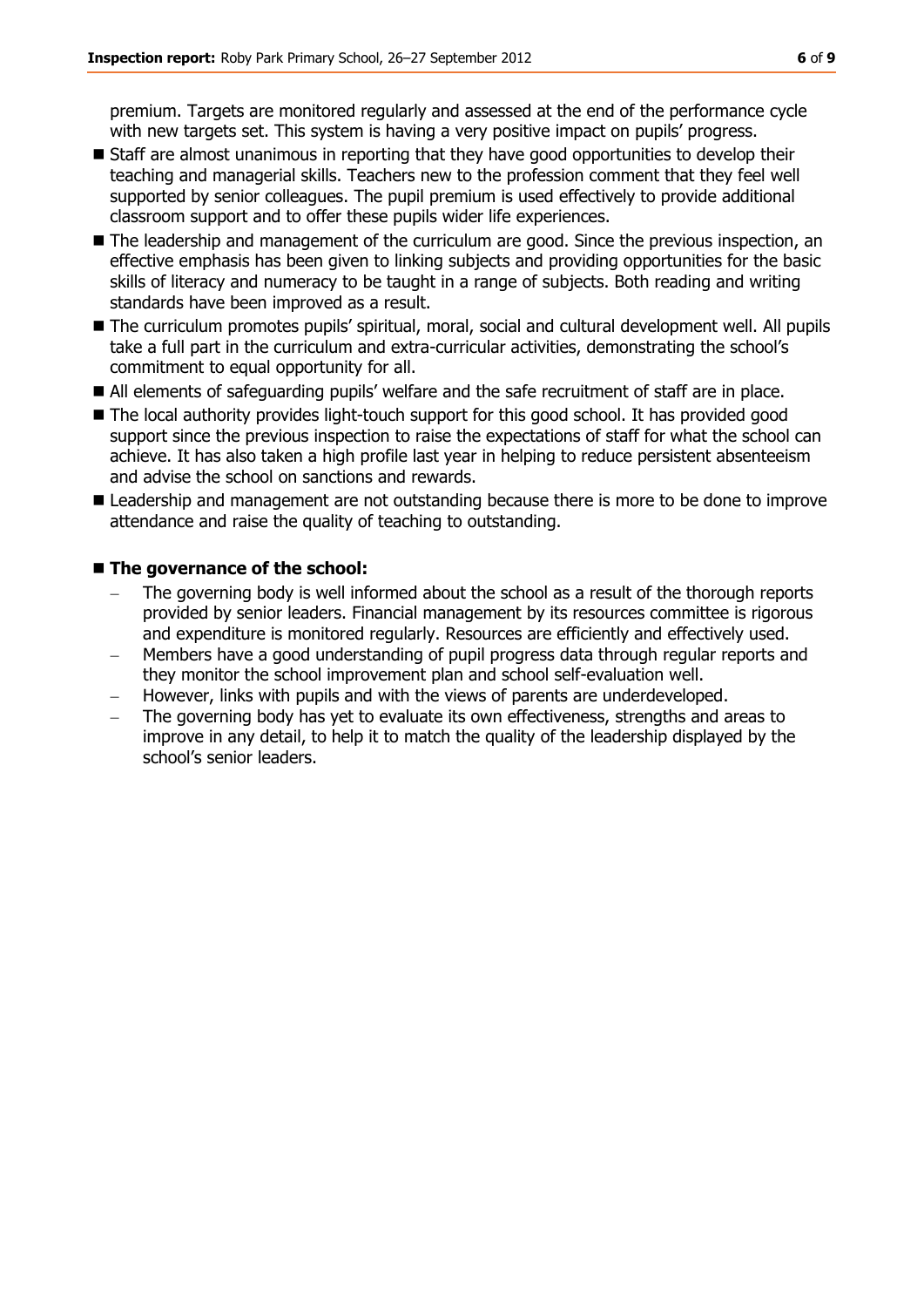## **What inspection judgements mean**

| <b>School</b> |                         |                                                                                                                                                                                                                                                                                                                                                                         |
|---------------|-------------------------|-------------------------------------------------------------------------------------------------------------------------------------------------------------------------------------------------------------------------------------------------------------------------------------------------------------------------------------------------------------------------|
| <b>Grade</b>  | <b>Judgement</b>        | <b>Description</b>                                                                                                                                                                                                                                                                                                                                                      |
| Grade 1       | Outstanding             | An outstanding school is highly effective in delivering outcomes<br>that provide exceptionally well for all its pupils' needs. This<br>ensures that pupils are very well equipped for the next stage of<br>their education, training or employment.                                                                                                                     |
| Grade 2       | Good                    | A good school is effective in delivering outcomes that provide<br>well for all its pupils' needs. Pupils are well prepared for the next<br>stage of their education, training or employment.                                                                                                                                                                            |
| Grade 3       | Requires<br>improvement | A school that requires improvement is not yet a good school, but<br>it is not inadequate. This school will receive a full inspection<br>within 24 months from the date of this inspection.                                                                                                                                                                              |
| Grade 4       | Inadequate              | A school that has serious weaknesses is inadequate overall and<br>requires significant improvement but leadership and management<br>are judged to be Grade 3 or better. This school will receive<br>regular monitoring by Ofsted inspectors.                                                                                                                            |
|               |                         | A school that requires special measures is one where the school<br>is failing to give its pupils an acceptable standard of education<br>and the school's leaders, managers or governors have not<br>demonstrated that they have the capacity to secure the<br>necessary improvement in the school. This school will receive<br>regular monitoring by Ofsted inspectors. |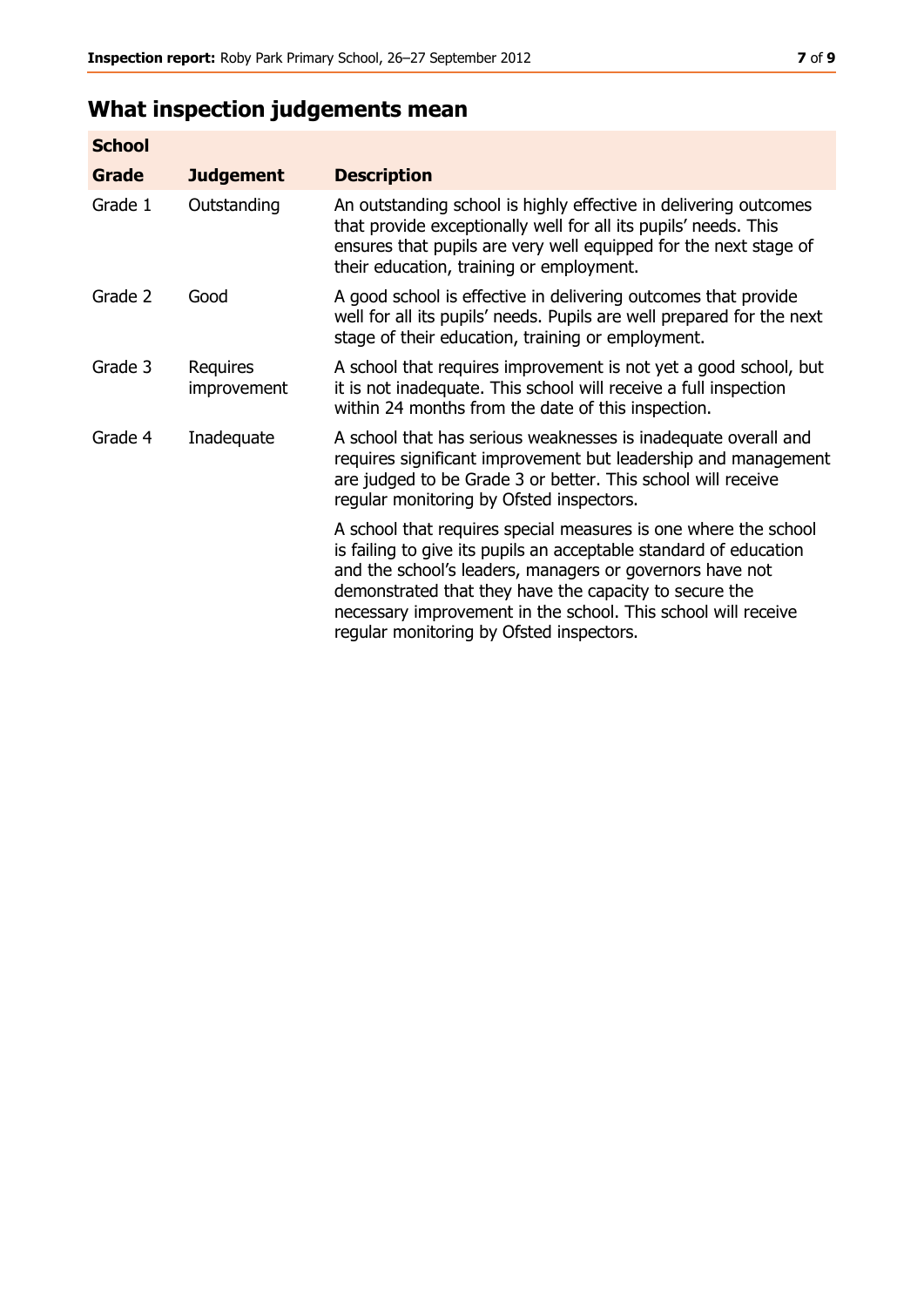## **School details**

| Unique reference number  | 104429   |
|--------------------------|----------|
| <b>Local authority</b>   | Knowsley |
| <b>Inspection number</b> | 400716   |

This inspection of the school was carried out under section 5 of the Education Act 2005.

| <b>Type of school</b>               | Primary                     |
|-------------------------------------|-----------------------------|
| <b>School category</b>              | Community                   |
| Age range of pupils                 | 3–11                        |
| <b>Gender of pupils</b>             | Mixed                       |
| Number of pupils on the school roll | 175                         |
| <b>Appropriate authority</b>        | The governing body          |
| <b>Chair</b>                        | Ian Strom                   |
| <b>Headteacher</b>                  | <b>Ruth Harrison</b>        |
| Date of previous school inspection  | 10 March 2010               |
| <b>Telephone number</b>             | 0151 4778340                |
| <b>Fax number</b>                   | 0151 4778341                |
| <b>Email address</b>                | robypark.de@knowsley.gov.uk |